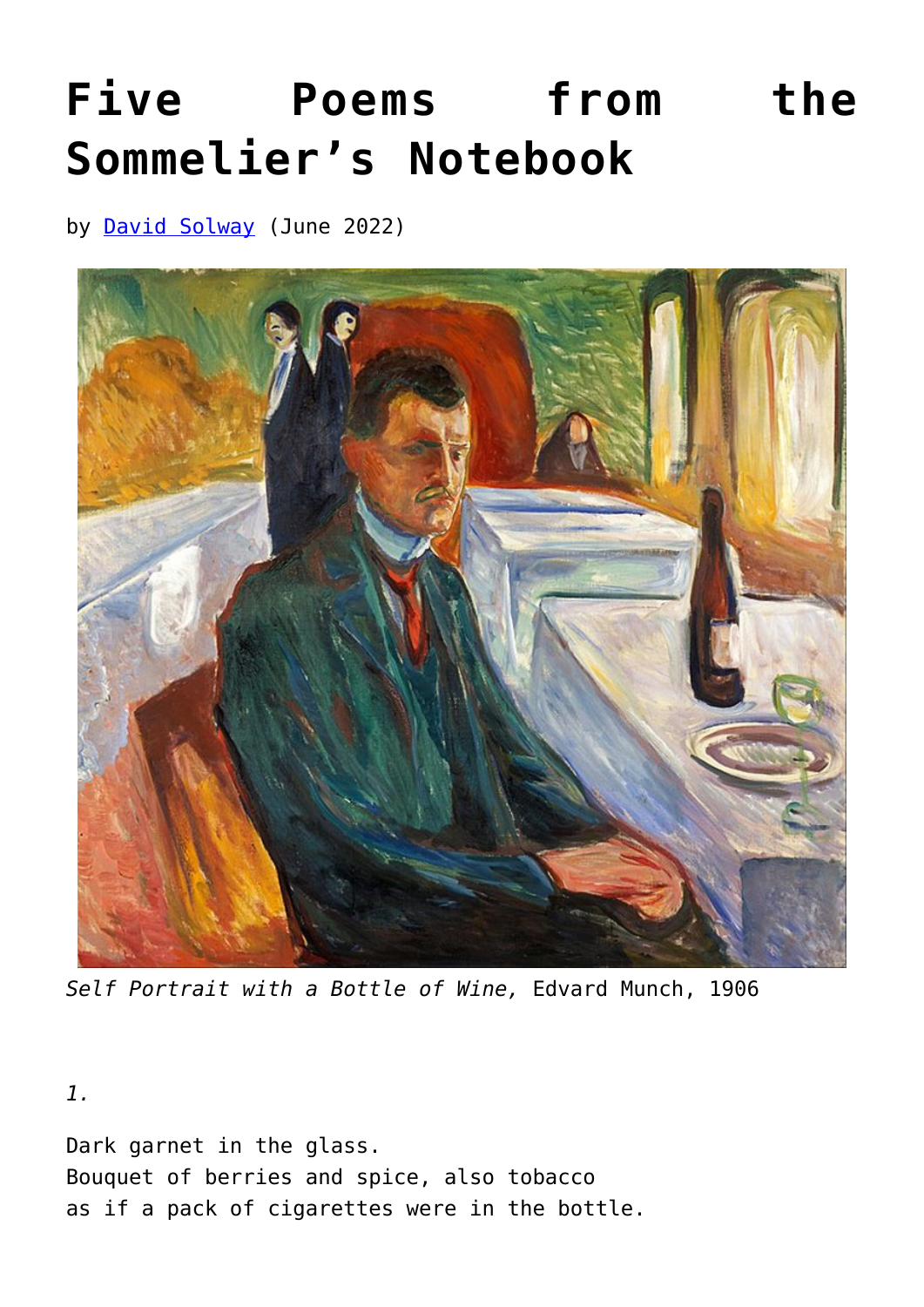Core flavours of cherry and currant laced with pepper, olive and smoke. Tannins bring hints of menthol to the finish.

It has the complexity of the fugue. It is like a winning calculation in poker or the neural subtlety of a master hacker. It is experimental and adventurous. It is like good sex.

## 2.

This wine has grown here for centuries, vines springing from clean slate and limestone, grapes ripening in the long, cool, vegetal season full of sun and smoke, oak and asparagus, yielding a sharp gunflint flavour laced with a little cat's pee and gooseberry and an edge of grass blade that cuts it with your oysters, salmon and goat's cheese.

This is good. This is good. But nothing comes of itself. Don't forget to lay a light hand on the clippers, scour the vat, drain the lees, cast the twigs in time and check the cask for too much woodiness. Look for a thread of green under the white and engineer a hint of lemon in the honey.

Remember. In shooting for the stars, all five, the challenge is to keep the vintage lean.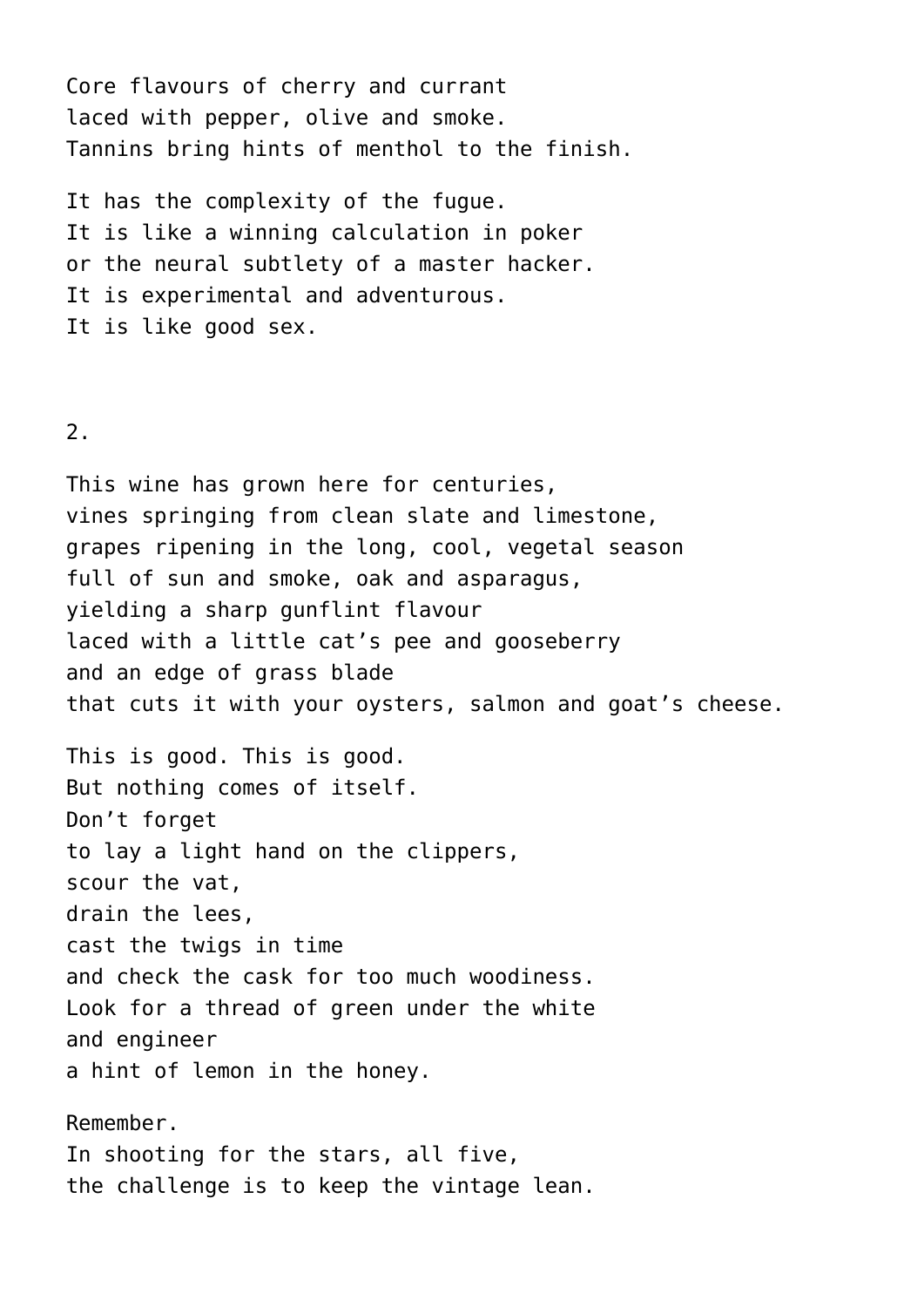3.

Lurking in the bottle as if in ambush, lying in wait for the unsuspecting tippler —the flash of revelation, the intoxication of insight, a precision of varietals melded as one forming the highest of all sobrieties. You say what you see and you see it clearly, a shimmering transparency through vanes of crystallized light.

## 4.

The body is smooth, voluptuous, round and firm. The colour is pale teak. The nose brings you in with vanilla, toffee and caramel. There's also oak and spice, and fresh, sweet apples. The palate is smooth and layered with char and molasses as well as a background of baking notes and a clean undertaste of flint. The finish is moderate in length and warming,

leaving you with a final hint of white chocolate. It is an easy-sipper that brings sherry and bourbon from the realm of single malt, thanks to the lingering barrique.

But do not mistake easy-sipping for lack of taste and discernment.